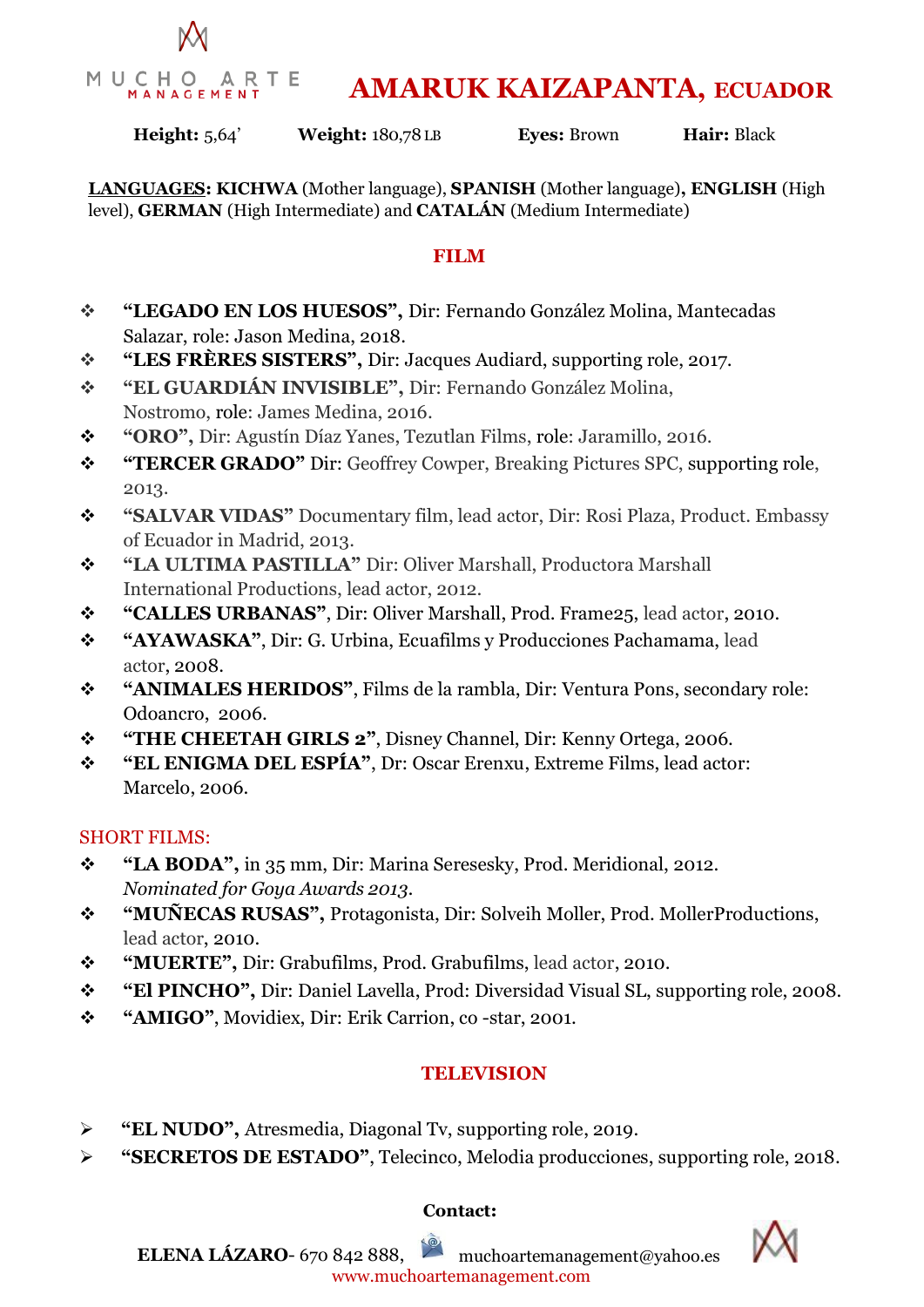

#### MUCHO ARTE **AMARUK KAIZAPANTA, ECUADOR**

- **"ECUATORIANOS EN EL MUNDO"** tv host and actor, Dir: Galo Arellano of Univisión- Miami, Productora Ecuavisa Internacional in Ecuador, 2010/2011/2012.
- **"INMIGRANTES EN EL MUNDO",** tv host and actor, Dir: Anna Roszko Productora Mitimae Film, Taripana TV in ECUADOR.
- **"FAMILIA",** Telecinco, DLO y Kubelik producc., supporting role, 2012.
- **"LA FUGA",** Telecinco, Bocaboca, role: Carioco, 2011/2012.
- **"AGUILA ROJA",** TVE1**,** Globomedia, role: Maya Chief, 2011.
- **"AIDA",** Telecinco, Globomedia, guest actor, 2009.
- **"HOSPITAL CENTRAL"**, Telecinco, videomedia, role: Edgar, 2008.
- **"EL COR DE LA CIUTAT"**, TV3, role: Omar, 6ª season, 2006.
- **"CAMPAÑA DE CONCIENCIACION",** supporting role, prod: Diversidad visual nd Cruz Roja española, Dir: Daniel Lavella, TVE1, 2006.
- "**KARAKIA"**, TV3, lead actor of "la hora de los pueblos", 2004.
- **Tv Host** in tv show Amaneceres "salud y armonía" , teacher of oriental therapies, City TV, 2002.
- **TvHost** Canal Latino Prod: Imagenio-Telefónica 2004/2013, Barcelona.

# **THEATRE**

- **"MÁSCARAS",** protagonista, Dir: Juan Rojas, Cía de Teatro "Nativos", gira en Barcelona, Murcia, Valencia y Barcelona, 2013.
- **"AMERICA EL NUEVO MUNDO",** Musical, Dramaturgo y Protagonista, **FORO UNIVERSAL DE LAS CULTURAS,** Diputación de Barcelona, 2004.
- **"LA ROKA",** reparto, Cía. Nativos, Dir: Ivan Carrasco, 2009.
- **"MAMA ESTA LOCA O POSEIDA",** Protagonista, Dir: Lorenzo Mijarez, 2010.
- **"DÉJAME QUE TE MATE PARA VER SI ME EXTRAÑO",** protagonista, Dir: Lorenzo Mijarez, Prod: Juan Trigos, 2007.

# **TRAINING**

- INEF: Bachelor of Physical Culture 2007.
- $\checkmark$  Professor and Tutor of the Academy of Cinema Quince de Octubre for 4 years.
- $\checkmark$  Diploma in Dramatic Arts and Interpretation (NEW YORK) from the Center of Actors, 1989.
- $\checkmark$  Diploma in Contemporary Performing Arts for Fine Arts (MEXICO d.f), 1991.
- $\checkmark$  Diploma in Body Expression and Mime Art by Marcel Marceau, 1996 (GERMANY AND ECUADOR).
- $\checkmark$  Worldwide Diploma: Master Martial Arts Master black belt 4th in: Taekwondo, Hapkido, kick boxing, full Contact, judo, self defense by FIDAM, International Martial Arts Federation (Spain) 2004 and WTF (KOREA) 1999.

**Contact:**